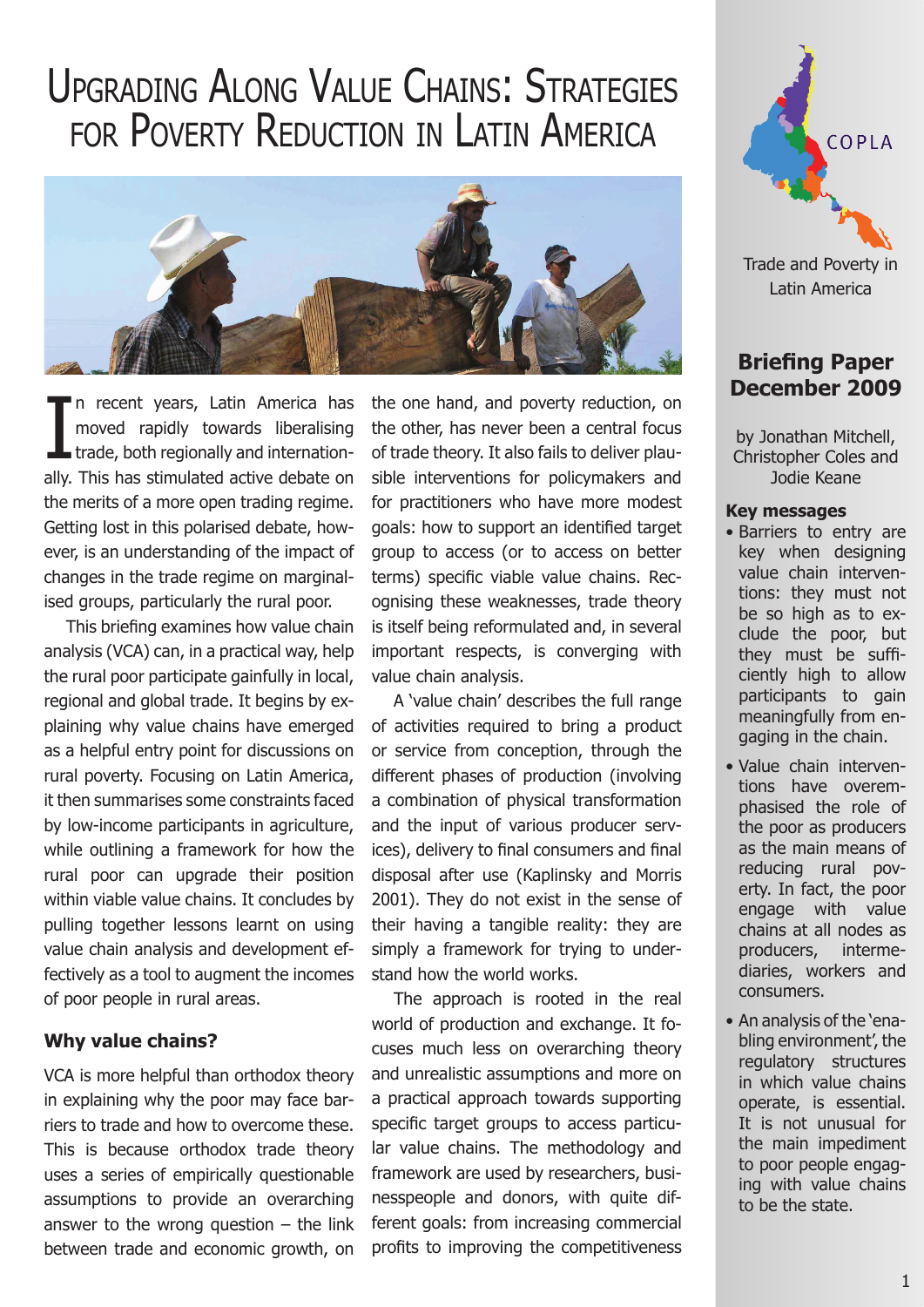#### **Box 1: Benefits of value chain analysis**

- • Recognises the lack of economic power of target beneficiaries compared with more powerful firms setting the 'rules of the game' in the value chain, and how this constrains their choices.
- Has economic viability and commercial sustainability at its core because of its market focus.
- Is a powerful diagnostic tool that can identify critical issues and blockages for specific target groups and provides a framework for interventions to change the circumstances of the resource poor.
- Identifies the core rents and barriers to entry that determine who in the value chain benefits from production.
- • Is inherently scalable: even if the initial focus of a value chain development exercise is a single producer group or firm, the same logic can be applied to a cluster of firms, a region or a whole country.
- Is relatively value free beyond a concern with competitiveness and the efficiency of the chain compared with the baggage and assumptions one has to accept when taking on some other theoretical stances.
- Can provide a policy and restructuring tool to counter both market and state failures.

simple reason that they help focus attention on the right questions and provide practical answers to them. VCA normally shows the build-up of costs along a specific commodity chain. This can be complemented with an identification of the business service providers and what are considered to be the main determining factors in the external policy environment.

Value chain analysis is well suited to understanding how poor people in rural areas of developing countries can engage, or improve their terms of engagement with, domestic, regional or international trade. Box 1 lists the benefits of this form of analysis, which help to explain why value chain analysis has had such a profound impact on development studies in recent years.

#### **Themes emerging from the COPLA studies**

Five studies, commissioned by COPLA in Latin America, examined a range of 'traditional' and 'non-traditional' agricultural commodities: Brazil nuts in Bolivia, bananas in Peru, trout in Peru, wood furniture in Nicaragua and Honduras and rural community-based tourism in Guatemala and Nicaragua. The studies all adopted elements of VCA. They confirm much of what we know already about how the poor engage with trade, and how efforts to link poor producers with international markets through larger producer/exporters may succeed or fail.

Five important themes emerged from the studies:

- 1. That rural poor almost always forge links with lead firms in order to access international markets.
- 2. The difficulties of sustaining vertical linkages.
- 3. Unsustainable interventions (often by external actors), which are insufficiently linked to markets.
- 4. The importance of the enabling environment in which value chains operate in determining their sustainability and distributional impacts.

of localities to reducing poverty. They are used for the 5. That poor people engage with value chains at a number of different nodes of the chain, as workers and consumers as well as producers.

# **Upgrading strategies for the rural poor**

Upgrading means acquiring the technological, institutional and market capabilities that allow resource-poor rural communities to improve their competitiveness and move into higher-value activities. In short, upgrading is the process of trading up.

Over the past few years, development studies have been developing a language, approach and experience to support poor people in rural areas to upgrade their position in viable value chains. A 'traditional' upgrading sequence has emerged: that of process upgrading moving into product upgrading and on into functional and inter-chain upgrading. This categorisation is relevant for manufacturing firms in the newly industrialised countries of Southeast Asia seeking global markets, but it needs adjustment if it is to be relevant to the pressing task of upgrading some of the poorest and most disadvantaged, including agricultural producers and exporters, into viable value chains.

The Overseas Development Institute (ODI) has been working with the International Development Research Centre (IDRC) and with action research teams across Africa and Asia for the past three years to explore different ways that the rural poor can engage successfully in viable value chains. On the basis of this practical experience, we propose a menu of seven different upgrading strategies (see Figure 1).

**Horizontal coordination** is the process of greater intra-nodal organisation, often in the production and processing nodes, in some form of collective structure (typically a producer group). This form of upgrading is very important for poor people in rural areas because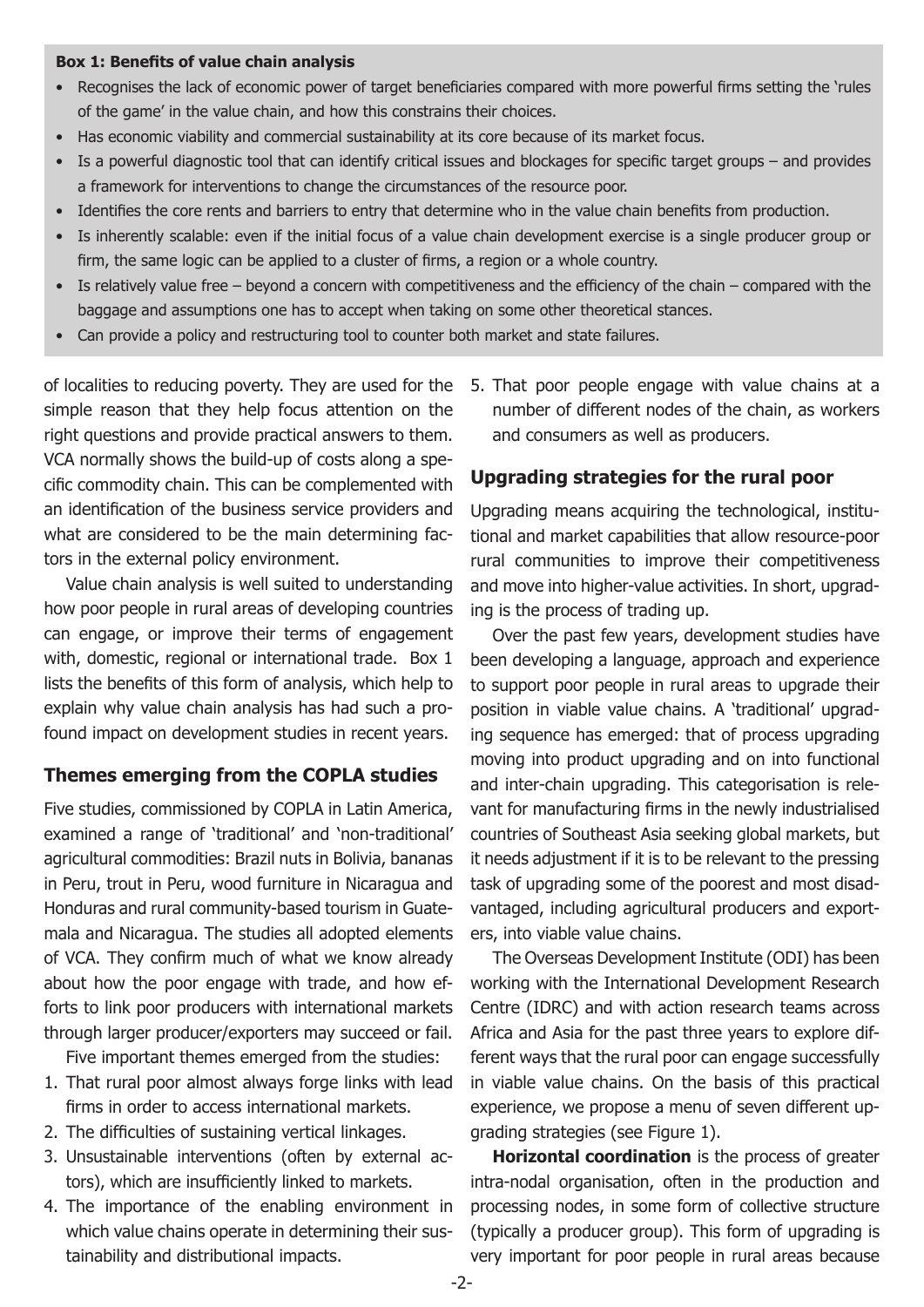coordination with others allows producers to achieve economies of scale in supplies and to reduce transaction costs. Often, horizontal coordination is the first step in a sequence of interventions that ultimately result in access to the market, and is a prerequisite for other forms of upgrading. Critical to the success of horizontal coordination strategies are the entry rules to join the group and the quality of management of the group structure.

**Vertical coordination** is the move away from one-off spot transactions towards longer-term internodal relations, for instance contract farming, whereby a processor or exporter will contract horticultural outgrower farmers. This form of upgrading is important because it can result in greater certainty about future revenue flows for poor participants. In practice, vertical coordination is often a slow and difficult process because it involves the building of trust relations between the buyer and the seller (to avoid the common scenario whereby producers break their contractual commitments and sell their produce on the spot market when prices are higher than specified in the contract).

**Functional upgrading** refers to changing the mix of functions performed by actors in the value chain – increasing (upgrading) or reducing (downgrading) the number of activities performed by individuals and firms. For instance, an agricultural producer starting to process some of their output to add value to it represents functional upgrading. Often, horizontally coordinated institutions are best able to provide these value-adding activities (such as grading and packaging of produce).

Shortening the value chain can be achieved by excluding intermediaries and redistributing their functions among the partners of a newly formed vertical relationship. It is very rare for the poor to functionally upgrade in the absence of other upgrading strategies.

**Process upgrading** involves improving value chain efficiency by increasing output volumes or reducing costs for a unit of output. Examples of this include improving agronomy to enhance yields that result in higher sales or own consumption, or both. This may be the result of improved planting techniques, planting materials or investments, such as irrigation infrastructure.

**Product upgrading** has become increasingly important as the richer economies have become more quality conscious and as standards have risen. Some standards are driven by lead buyers (i.e. supermarkets requiring traceability of food products), others by statutory hygiene standards in importing countries and others, increasingly, in response to fair trade and organic demands by final consumers. The challenge of standards lies in achieving them (to allow market access) without excluding the poor from the value chain. Process and product upgrading are closely related because improving product quality often involves improvements to the production process.

**Inter-chain upgrading** is the use of skills and experience developed in one value chain to productively engage with another  $-$  usually more profitable  $$ value chain. Examples of this include the shift from growing traditional commodities to high-quality export



<sup>-3-</sup>